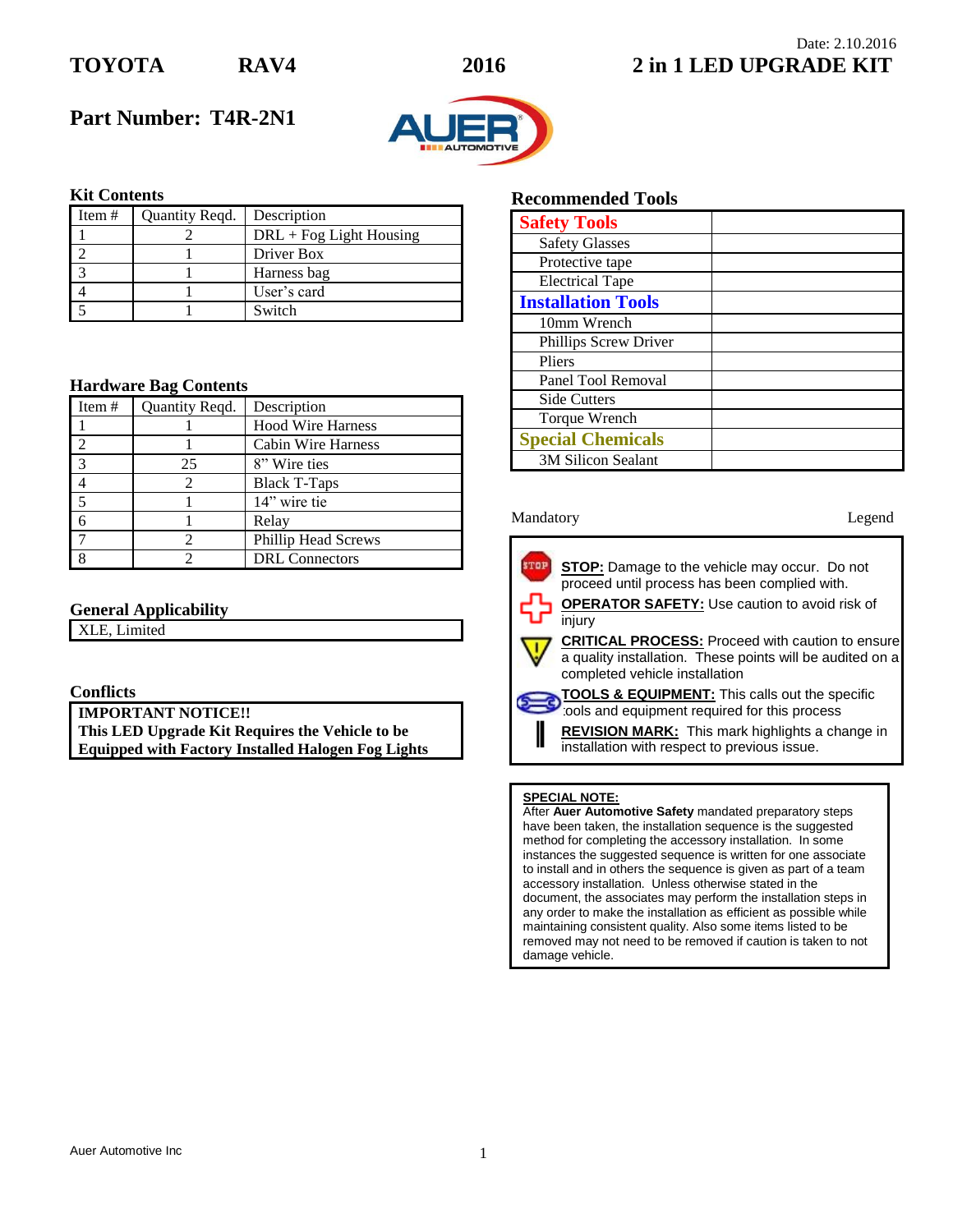Care must be taken when installing this accessory to ensure damage does not occur to the vehicle. The installation of this accessory should follow approved guidelines to ensure quality installation.

# **Preparation**



Remove negative battery cable

# **Installation**

1. Route the DRL wire harness along the driver side from the battery towards the firewall of the vehicle. Secure the wire harness with wire ties as needed (picture 1)



Picture 1

2. From inside the car, locate the large vehicle harness grommet on the left side. If accessible, cut the auxiliary wiring nipple off the grommet or cut  $\frac{1}{4}$ " slit in grommet. Using fish tape pull the red, black, red-white and black-white wires through firewall. Note: Extra caution should be taken not to damage the pins. Seal with 3M Silicone sealant from inside vehicle (pictures 2 & 2A)



Picture 2: View from inside vehicle



Picture 2A: View from the engine compartment

## **Vehicle Disassembly**

3. Remove driver side door scuff plate: Disengage with panel tool and remove (pic.3)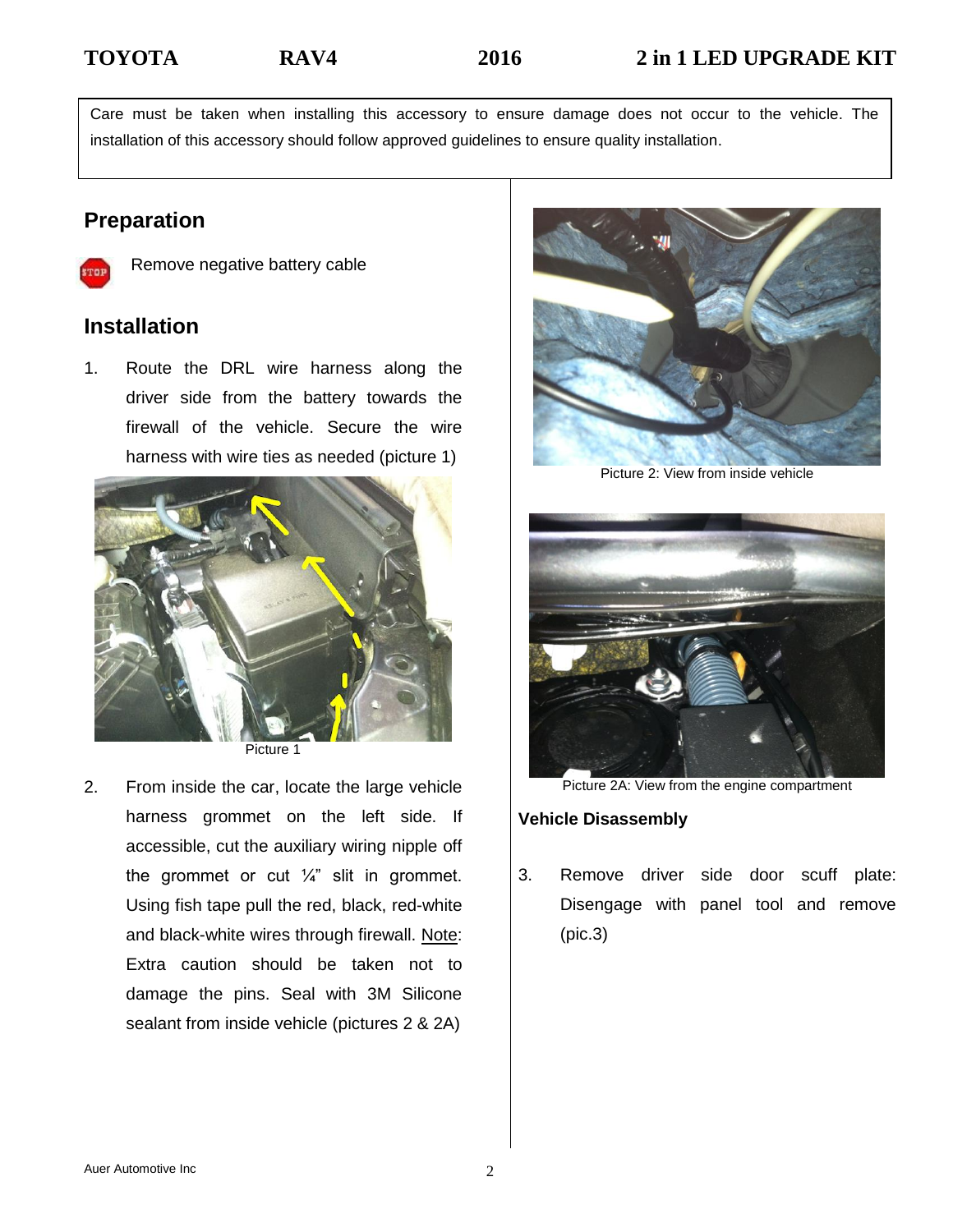



4. Remove the driver side cowl side trim. Unscrew the cowl side trim clip. Disengage two (2) clips and remove the cowl side trim (picture 4)



Picture 4

5. Remove driver's side upper panel (pic. 5)



Picture 5

Auer Automotive Inc 3 6. Locate the wires that were pulled through the grommet in step 2. Route wire harness

towards the left side of steering wheel. Use wire ties as needed.

7. Using the driver box as a guide, push the pins of the DRL wire harness into the connector supplied in kit. Make sure that the wire colors of the connectors are aligned with the wire colors of the driver box: black with black and red with red, etc (picture 6)



Picture 6

- 8. Connect the driver box to the wire harness (make sure wire colors are aligned).
- 9. Using a 14" wire tie, secure the driver box and relay to the main harness of the junction block (pic. 7).



10. Secure the black wire with a ring terminal from DRL harness to ground location behind kick panel (picture 8)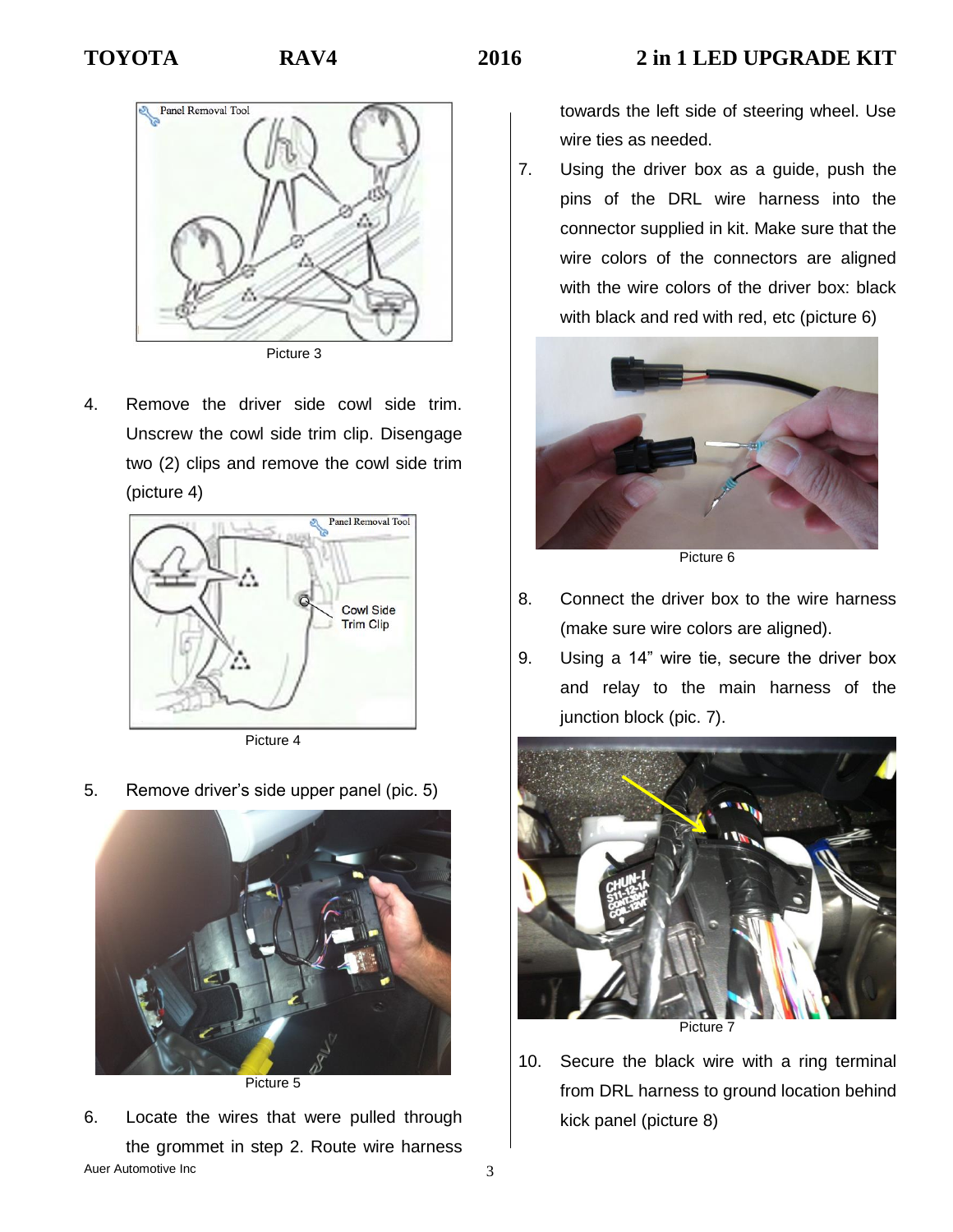



Note: If vehicle is made in Canada (TMMC),

- then follow step 12. If vehicle is made in Japan (TMC), then follow step 13.
- 11. Canada made vehicles (TMMC): At connector G39 install a black T-Tap to pin 8, SKY BLUE wire. Then connect the red wire from DRL harness to T-tap. Connector G39 is located at the back of mirror control switch. (pictures 9 and 9A)



Picture 9: Mirror control switch Connector G39, Pin 8: TMMC made Connector G151, Pin 22, TMC made



Picture 10A: Mirror control switch G39 NOTE: For Canada made vehicles ONLY

12. (Japan (TMC) made vehicles: At connector G151 install a black T-Tap to pin 22, SKY BLUE wire. Then connect the red wire from DRL harness to T-tap. Connector G151 is located at the back of mirror control switch. (pictures 10 and 11)



Picture 10: Mirror control switch G151 NOTE: For Japan made vehicles ONLY



Picture 11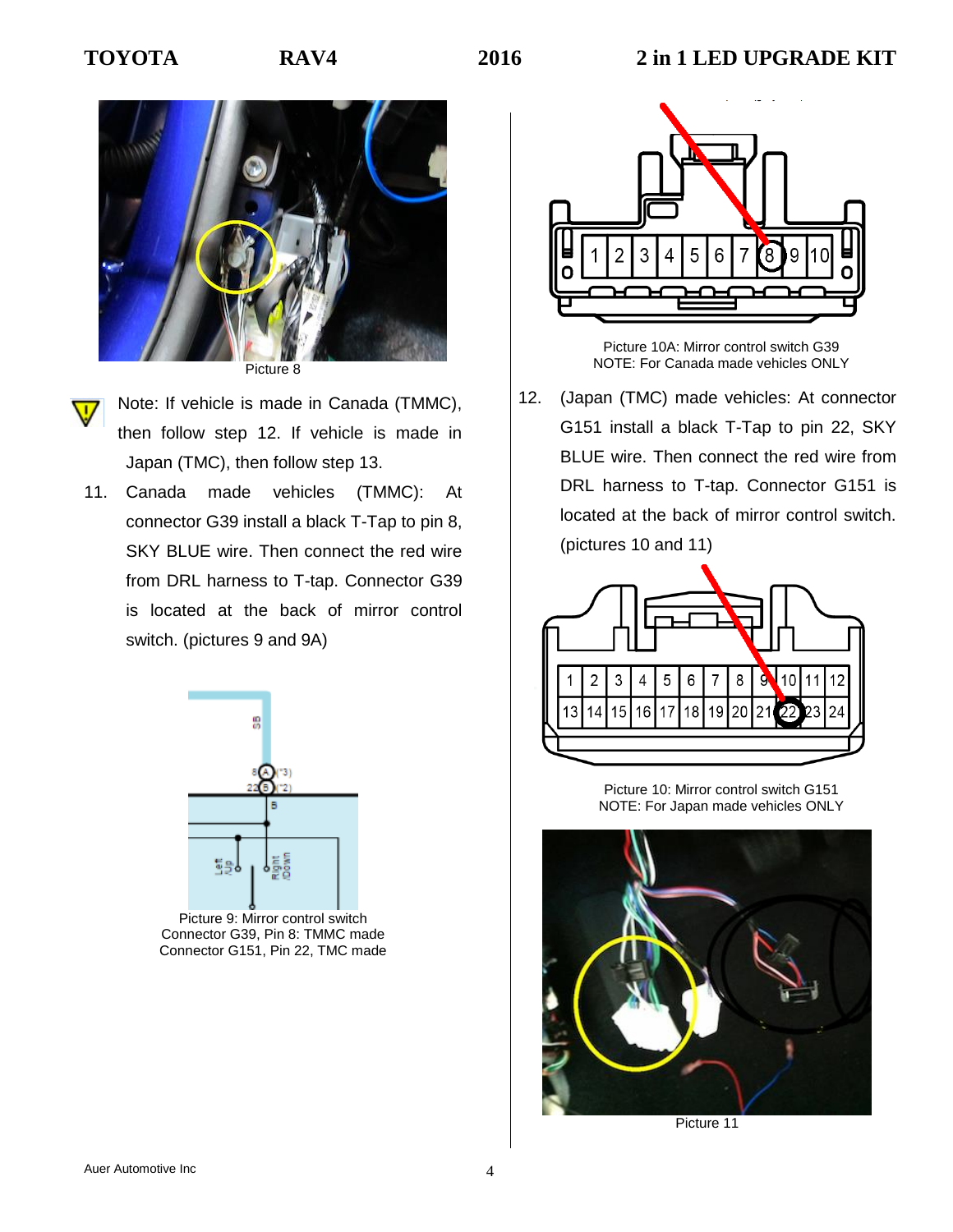# **TOYOTA RAV4 2016 2 in 1 LED UPGRADE KIT**

*13.* At the rear hatch control switch connector G73, pin 3, install a black T-Tap to the BLUE wire. Then connect the blue wire from DRL harness to t-tap. Connector G73 is located at the rear hatch dash switch. (Pictures 12, 13 and 14).

> *\*\*Note: Pin 5 wire color is green for vehicles made in USA, 4WD manual transmission.*



Picture 12: Rear Door switch connector G73







Picture 14

14. Secure any excess wire from t-taps, fuse and relay to main wire harness (picture 15 & 15A). Make sure to leave enough lead on the switch green connector.



Picture 15



- 15. Push out the switch knockout located at the left of the steering wheel (picture 16).
- 16. Route DRL switch connector through switch knockout connector.
- 17. Mount switch into dash panel. Then connect the switch wire harness to switch (pic 16)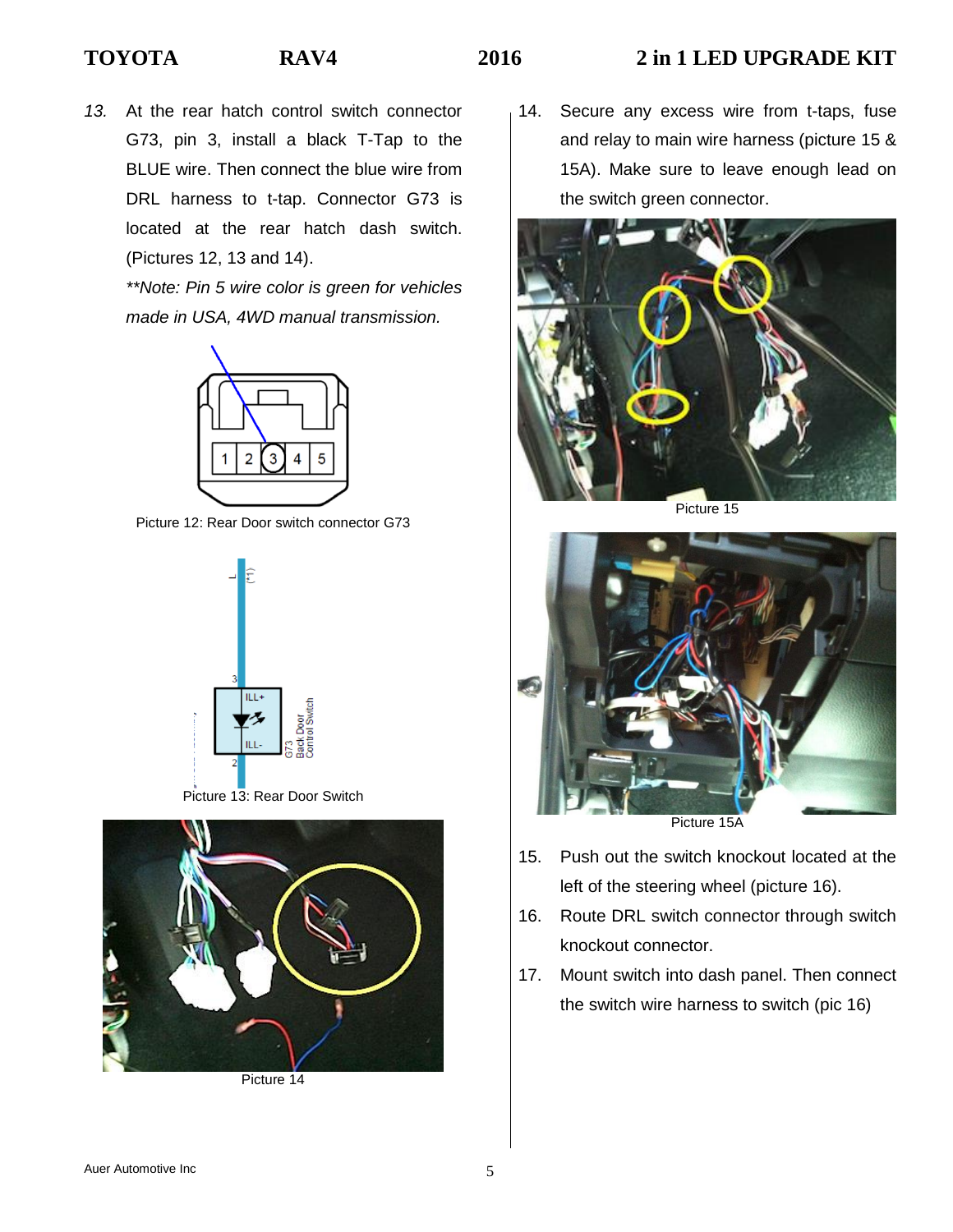# **TOYOTA RAV4 2016 2 in 1 LED UPGRADE KIT**



- Picture 16
- 18. Reinstall panels and connectors

## **ENGINE COMPARTMENT**

19. Remove front fender splash shields by removing 3 screws. Then detach the clamp (picture 17)



Picture 17

20. Remove 6 screws at the bottom of front bumper cover (picture 18)



Picture 18

21. Remove the top screw securing fender lining. Then, using a screwdriver, turn clip 90 degrees and remove the pin/clip. Use same procedure for LH and RH sides (picture 19)



Picture 19

22. Remove the center hood cushion and 2 radiator grill protectors (picture 20), then remove 2 bolts and clips



23. Put protective tape around the bumper cover (picture 21)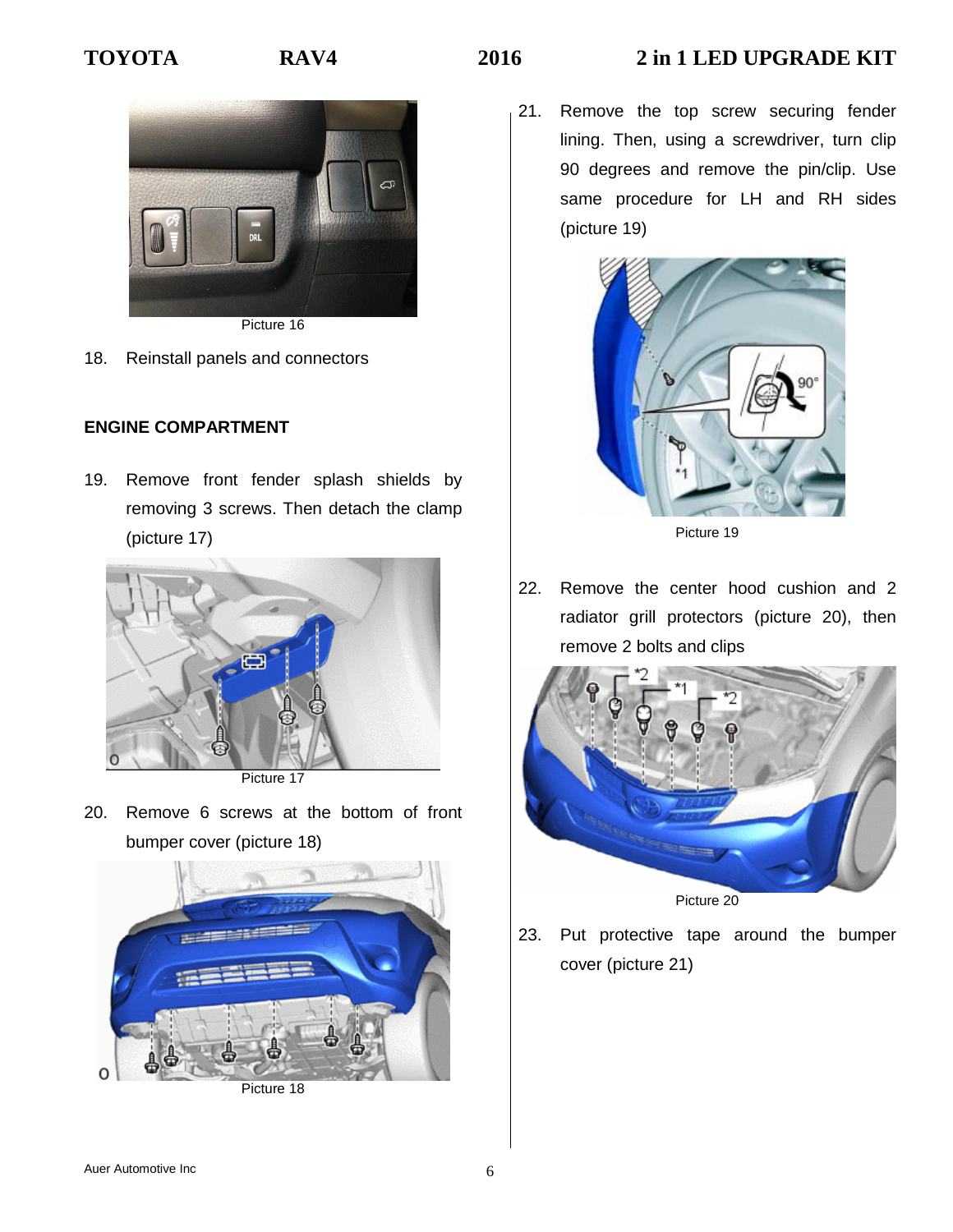

24. Detach the 8 claws then slowly remove the front bumper cover. Unplug the factory fog lights and any other connector attached to the bumper. Then remove bumper from vehicle (picture 22)



Picture 22



Picture 23

25. Place bumper on a workbench. Remove the factory fog lights: Remove 2 Philip screws (do not discard the screws, as they will be used to mount 2in1 light).



26. Mount the LH and RH 2in1 Lights into bumper: use the factory screws (picture 24)



27. In the engine compartment, route the wire harness behind the driver's side head-lamp towards the radiator grill. Then route to the passenger side, securing harness by the bumper absorber assy. Use wire ties as shown (pictures 25~25B).

Picture 25: Driver side head-lamp: showing securing excess wires

Picture 25A: Driver side: securing wire harness behind by radiator

#### Picture 25B

28. Reinstall bumper to vehicle. Before securing the bumper to the vehicle, connect the 2in1 light terminals: 2in1 fog light terminals to factory fog light wire terminal, and 2in1 DRL terminal to DRL wire harness (Picture 26).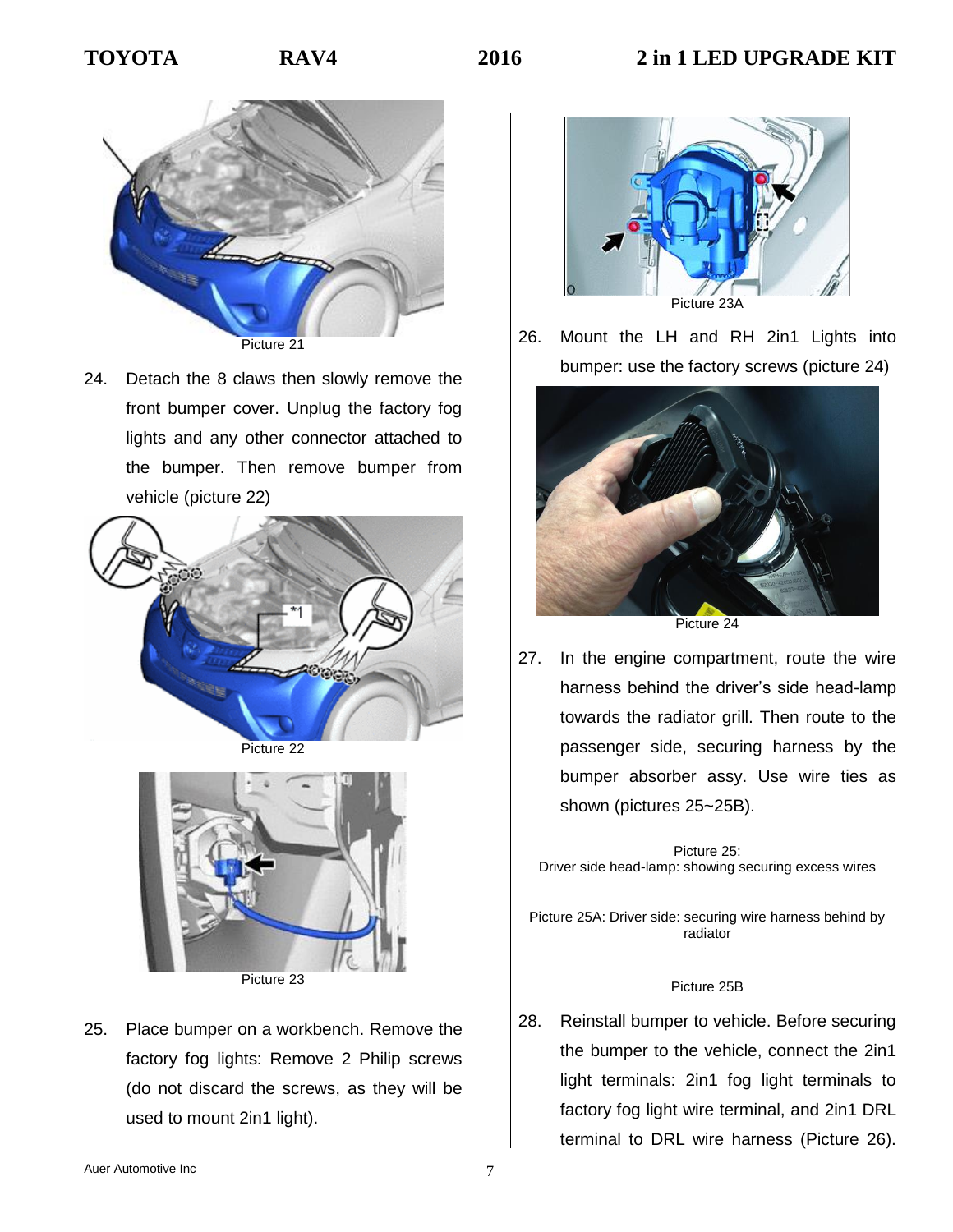Connect any other removed terminal/connector to the bumper, then secure bumper to vehicle.

Picture 26

- 29. Reinstall lower splash shield.
- 30. Adjust LED fog lights.
- 31. Reconnect negative battery terminal. Torque terminal to 48 in-lbs.

# **Fog Light Aiming**

Traditional fog lights are usually mounted in the front bumper about 10-24 inches from the ground. There are two important issues to address when installing fog lights: the first is to minimize the amount of return glare into the drivers eyes, and the other is to minimize the glare into oncoming eyes. Both of these issues must be accomplished while putting as much light as possible on the road.

These fog weather light aiming instructions are suggestions taken from common practice and the S.A.E. standard J583. Some modifications to these instructions may be necessary to minimize glare.

Visual aim is made with the top of the beam 4 inches below the lamp center at 25 feet with the lamp facing straight forward (see picture 27)

### Picture 27

**NOTE**: *Use only hand tools to adjust the fog light aiming screw. DO NOT use automatic tools, as they will damage the fog light*